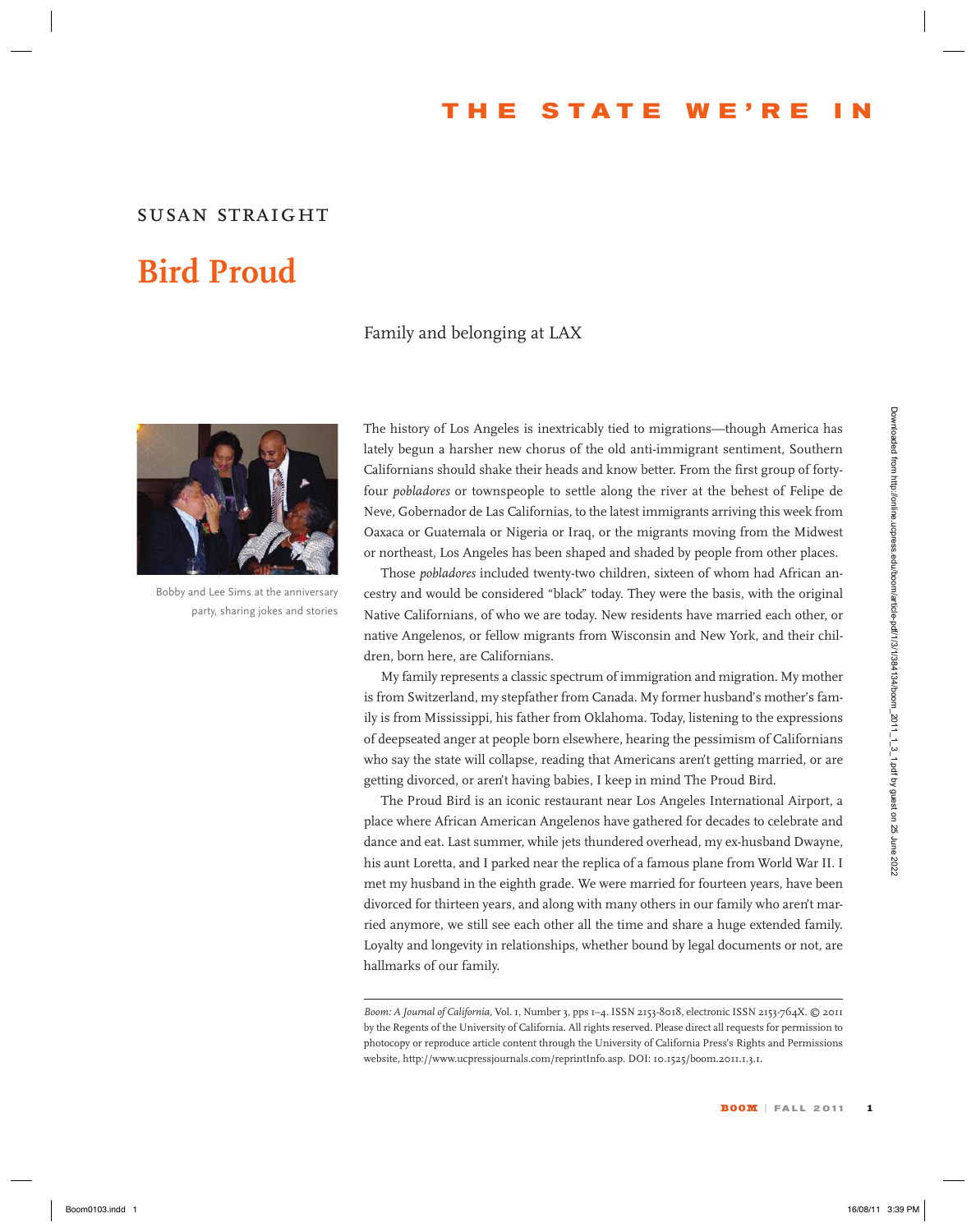

The Proud Bird, near Los Angeles International Airport, and iconic aircraft

We went into the lobby of the Tuskegee Room, where black and white photos of Tuskegee Airmen, posed near their aircraft, filled with pride, hope, resignation, anger, and defiance, seemed to study us. In one photo, airmen posed in Los Angeles with Lena Horne. Back then it was segregated Los Angeles and a segregated military—a part of history many Californians forget. At my side, our cousin, John Larkin, looked at the photos and murmured, "They never got their due until they were gone."

Tuskegee Airmen, posed near their aircraft, filled with pride, hope, resignation, anger, and defiance, seemed to study us.

As we entered the Tuskegee Room, I thought about how many decades of California history are contained here. The room was elegantly decorated for the sixtieth wedding anniversary of Robert and Lee Sims, my former husband's uncle and aunt. They graduated from Jefferson High School together in 1947—a photo of them in gleaming cap and gown, taken in front of the high school, was displayed beside their wedding portrait, taken at the Ebenezer Baptist Church on Fifty-first and Hooper.

At their table, Uncle Bobby and Aunt Lee received legions of well-wishers. Nearly two hundred of us surrounded the dance floor while their favorite band warmed up with classics by Duke Ellington. As a young couple, Bobby and Lee danced to such bands back on Central Avenue in the 1940s and 1950s, when South Los Angeles was the hot jazz scene and skirts twirled like morning glory blossoms.

I first met them at nineteen, knowing I'd marry their nephew. Lee's people were originally from Louisiana, and she came to California when she was young. From her front yard in Inglewood, where Dwayne and I went every year for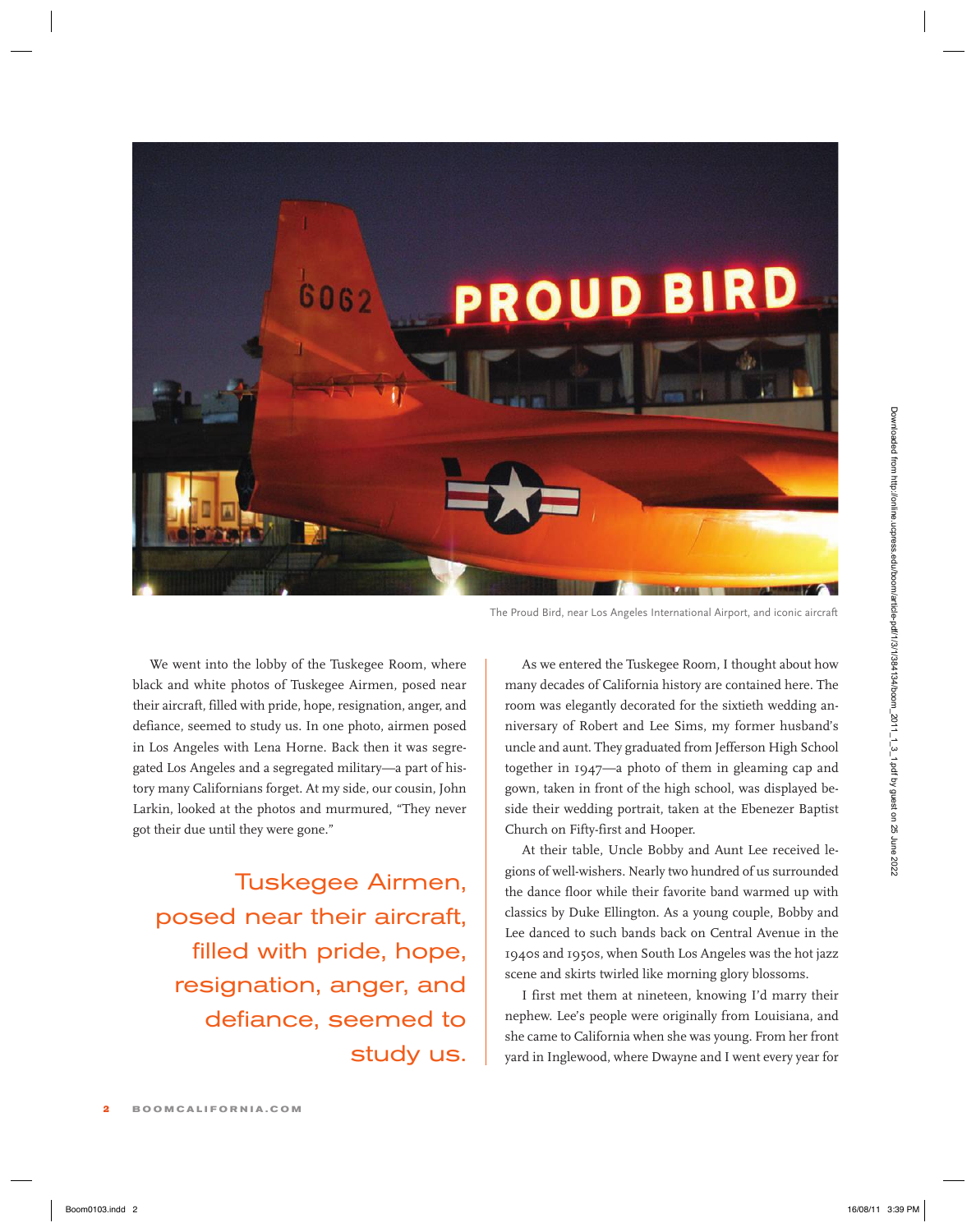Super Bowl Sunday, she gave me a cutting of a red-leafed plant, vivid as black-cherry Jell-O, for the balcony of my first married apartment. She pressed it into my palm wrapped in a damp paper towel, and said she'd brought it home from an island in the Caribbean. She called it "blood plant" because of the color.

I was a petite blonde girl on her nephew's arm. She might have studied me with suspicion—maybe the suspicion that many Americans today seem to be cultivating in response to harder and harder times—but she never did, and times were much harder back then for African Americans and Angelenos.

In Lee's living room, in 1980, the Sims men debated which meat had tasted the worst back when they were starving in Oklahoma, after their father died and they had to shoot dinner. Possum, raccoon, rabbit or squirrel. Uncle Bobby could certainly have mistrusted me—he'd come to LA to stay with his own aunt and uncle, whose brother quit Oklahoma after being shot in the knee during the Tulsa Riot of 1921. That June, most of the black community of Greenwood in Tulsa, Oklahoma was burned to the ground after a mob decided a young black man had touched a white woman in an elevator.

It's the oldest tragic story—the seed for hundreds of lynchings—and yet no Sims has ever been unkind to me. Their nephew and I, along with our siblings, children, nieces, nephews, and cousins, were first-generation Californians mixtures of black and Chicano and Haitian and Swiss and Filipino and Samoan and French. Some of us probably have skin the same shade as a few of those original *poblador* children.

Some of the loudest political voices have begun to insist that nothing can overcome the nation's recent divisions and animosities. Such negative beliefs weaken not only family and clan, but California and America as a nation. Except for the Native Americans, all of us came here from somewhere else: Italy, like my daughters' godmother's parents who ended up outside Philadelphia; and Japan, like my college roommate's great-grandparents; and like Uncle Bobby's grandmother's mother, who arrived in chains from Africa and was a slave in Tennessee. Book and the symmetric state when the symmetric is a set of so contribute the symmetric state of the symmetric or the symmetric state of the symmetric or the symmetric or the symmetric or the symmetric or the symmetric or

#### Does America not remember this?

That slave woman had a Cherokee lover whom she was not allowed to marry, but their descendants did marry. They lived in single rented rooms or "colored" hotels in segregated Los Angeles, in Chicago and New York, and Washington, D.C., trying to get a foothold on the American



Lee and her court of bridesmaids and flower girl, in front of her mother's house in South Los Angeles

Dream. A generation later, my high school sweetheart and I got married. Most of our furniture was donated by our families, and our first daughter slept in a dresser drawer by our bed for a few weeks. I have some of that furniture still: a small Sears oak table from my mother-in-law's mother, who was born in Mississippi; next to me as I write, there is a black-lacquered wooden bowl painted with wildflowers of the Swiss Alps, brought to California by my mother from her small village.

At The Proud Bird, people shifted from table to table, relating stories of old Los Angeles, the dances and proms, and parties and restaurants. Chicken and waffles. Soul food on Central Avenue. Uncle John, Bobby's youngest brother, told stories of the Mexican food given to him by families along his mail route in Glendale. Aunt Loretta, as beautiful when she was a teenager as Lena Horne, visited with people she hadn't seen in years. I listened to decades of history and peals of laughter.

Uncle Bobby is a large, voluble man, a former Los Angeles County sheriff's deputy, and after the toast to his long marriage and to years of fishing in retirement, he joked that he'd been ready to start a new job as director of transportation for the city of Bell, and he'd planned to hire a few friends he named in the audience—but that deal was off. Everyone laughed. Bell is famous now—but just the latest story in greed and politics.

The band's female vocalist then performed "Satin Doll" and "I'm A Woman." I went outside with my cousin Teri's